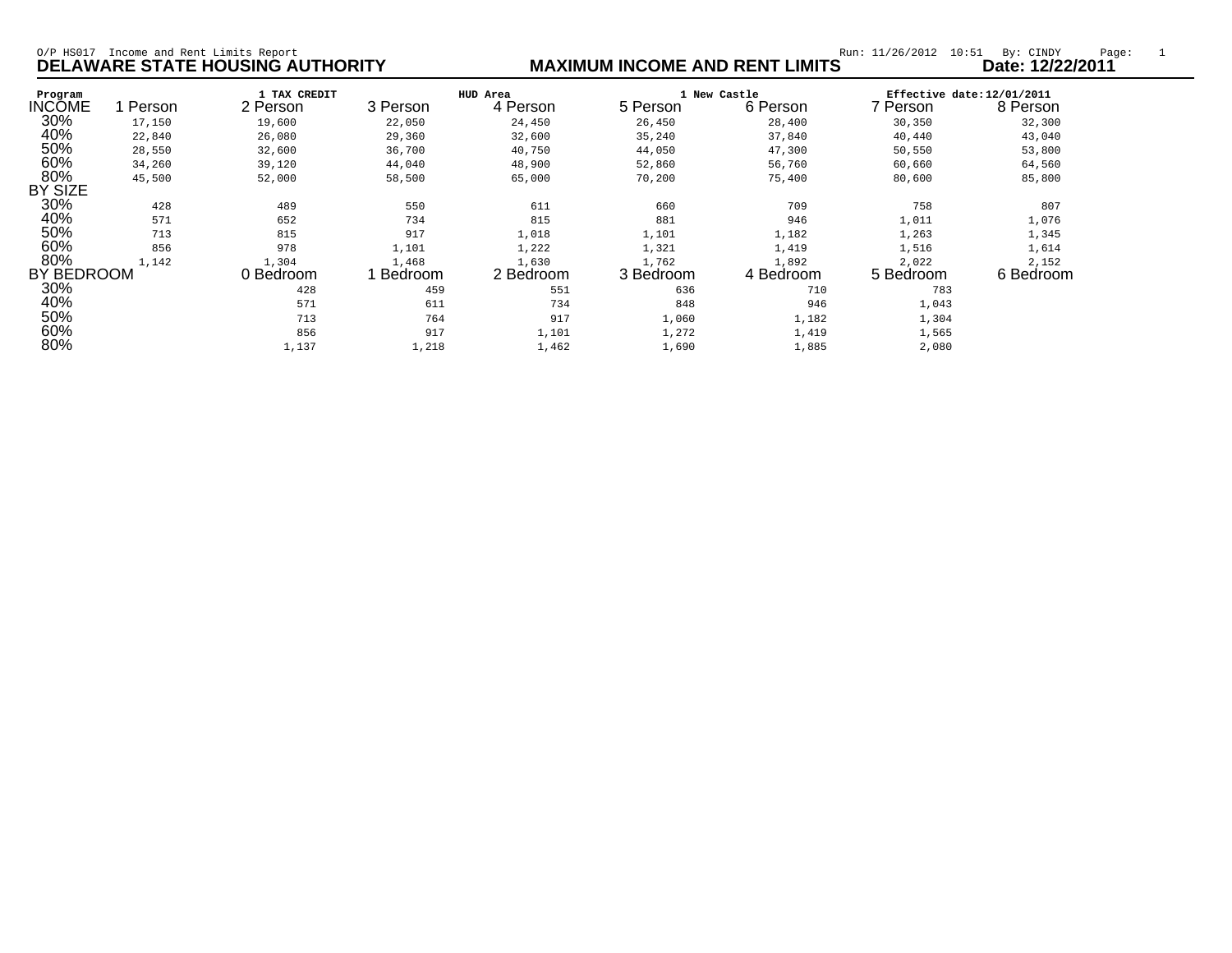| Income and Rent Limits Report<br>$O/P$ HS017<br><b>DELAWARE STATE HOUSING AUTHORITY</b> |        |                          |                  |                      | <b>MAXIMUM INCOME AND RENT LIMITS</b> | Run: 11/26/2012<br>10:51 | By: CINDY<br>Page:<br>Date: 12/22/2011 |                    |  |
|-----------------------------------------------------------------------------------------|--------|--------------------------|------------------|----------------------|---------------------------------------|--------------------------|----------------------------------------|--------------------|--|
| Program<br><b>INCOME</b>                                                                | Person | 1 TAX CREDIT<br>2 Person | 3 Person         | HUD Area<br>4 Person | 3 Kent<br>5 Person                    | 6 Person                 | Effective date: 12/01/2011<br>7 Person | 8 Person           |  |
| 30%                                                                                     | 13,300 | 15,200                   | 17,100           | 18,950               | 20,500                                | 22,000                   | 23,500                                 | 25,050             |  |
| 40%                                                                                     | 17,720 | 20,240                   | 22,760           | 25,280               | 27,320                                | 29,360                   | 31,360                                 | 33,400             |  |
| 50%                                                                                     | 22,150 | 25,300                   | 28,450           | 31,600               | 34,150                                | 36,700                   | 39,200                                 | 41,750             |  |
| 60%                                                                                     | 26,580 | 30,360                   | 34,140           | 37,920               | 40,980                                | 44,040                   | 47,040                                 | 50,100             |  |
| 80%<br>BY SIZE                                                                          | 35,400 | 40,450                   | 45,500           | 50,550               | 54,600                                | 58,650                   | 62,700                                 | 66,750             |  |
| 30%                                                                                     | 332    | 379                      | 426              | 474                  | 512                                   | 550                      | 588                                    | 626                |  |
| 40%                                                                                     | 443    | 506                      | 569              | 632                  | 683                                   | 734                      | 784                                    | 835                |  |
| 50%                                                                                     | 553    | 632                      | 711              | 790                  | 853                                   | 917                      | 980                                    | 1,043              |  |
| 60%                                                                                     | 664    | 759                      | 853              | 948                  | 1,024                                 | 1,101                    | 1,176                                  | 1,252              |  |
| 80%<br>BY BEDROOM                                                                       | 886    | 1,012<br>0 Bedroom       | 1,138<br>Bedroom | 1,264<br>2 Bedroom   | 1,366<br>3 Bedroom                    | 1,468<br>4 Bedroom       | 1,568<br>5 Bedroom                     | 1,670<br>6 Bedroom |  |
| 30%                                                                                     |        | 332                      | 356              | 427                  | 493                                   | 550                      | 606                                    |                    |  |
| 40%                                                                                     |        | 443                      | 474              | 569                  | 657                                   | 734                      | 809                                    |                    |  |
| 50%                                                                                     |        | 553                      | 593              | 711                  | 821                                   | 917                      | 1,011                                  |                    |  |
| 60%                                                                                     |        | 664                      | 711              | 853                  | 986                                   | 1,101                    | 1,214                                  |                    |  |
| 80%                                                                                     |        | 885                      | 948              | 1,137                | 1,314                                 | 1,466                    | 1,618                                  |                    |  |